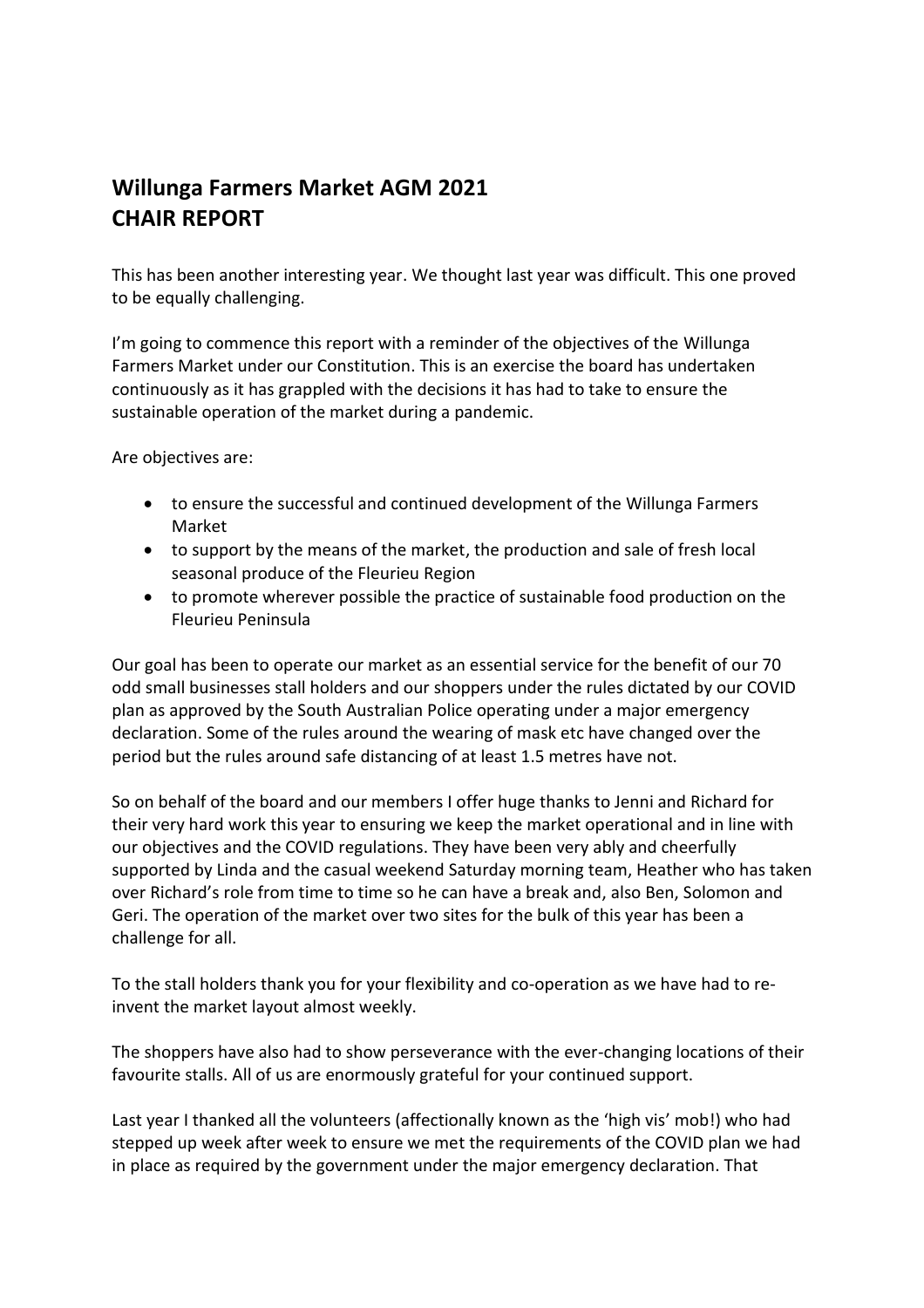situation has not changed, we are still operating under a COVID plan which is regularly policed and thank goodness the volunteer effort has not abated. We could not have operated the market without this support. I think Jen will give us some figures on this in her report. The whole market community is very grateful to all of you.

Through it all life and trade has gone on. We have lost a few stalls and we have gained new ones.

We have said goodbye to:

Village Greens, Heirloom Harvest (now morphed into Dancing Waters Farm), Falkai Farm and Kondropolis

And we have welcomed:

Naranga Orchards, Dancing Waters Farm, Choice Mushrooms, Little Forest (last year's scholarship winners), Never Never Distilling, Ginny Pig, Willunga Gelato, Sunny Bunch, Hen's in the Meadow, Peninsula Providore, Romley Estate, Canoe Tree Wines, Petal and Green and Shifty Lizard (returned).

What is evident from this list is that we have increased the number of value-add traders. Most of these businesses trade at the market on a fortnightly or monthly basis thereby providing us with additional variety and interest without upsetting the 70% fresh produce and 30% value-add produce balance we strive to maintain.

I am pleased to report that we continue to have the support of the Landscape Board in offering our **scholarship**. The recipients of our 7<sup>th</sup> Scholarship Dirk and Marnie Pritchard from Breaburn Farm are due to commence trading with their Ducks, Guinea Fowl and Quail in November . We will hear more about them later in the meeting. The announcement about the details for the next scholarship will be made towards the end of the year.

Due to the COVID regulations we have not held many **events** this year but have squeezed a few in where we could. We had a low-key 19<sup>th</sup> birthday celebration in February and held the Wilmark awards at "Our Place @ Willunga" in November. We have also had a few small events for the stall holders and the volunteers including a thank you breakfast hosted by The Farm Willunga which was very generous of them.

We intend to hold the Wilmark awards again this year unless directed otherwise by the powers that be but we have not yet decided on the format or the dinner venue. We will advise the members through the usual communication channels when we have.

To the Board, also a group of stalwart volunteers, thank you for the time you have committed this year, thank you for cheerfully contributing at long board meetings and for grappling with some difficult decisions.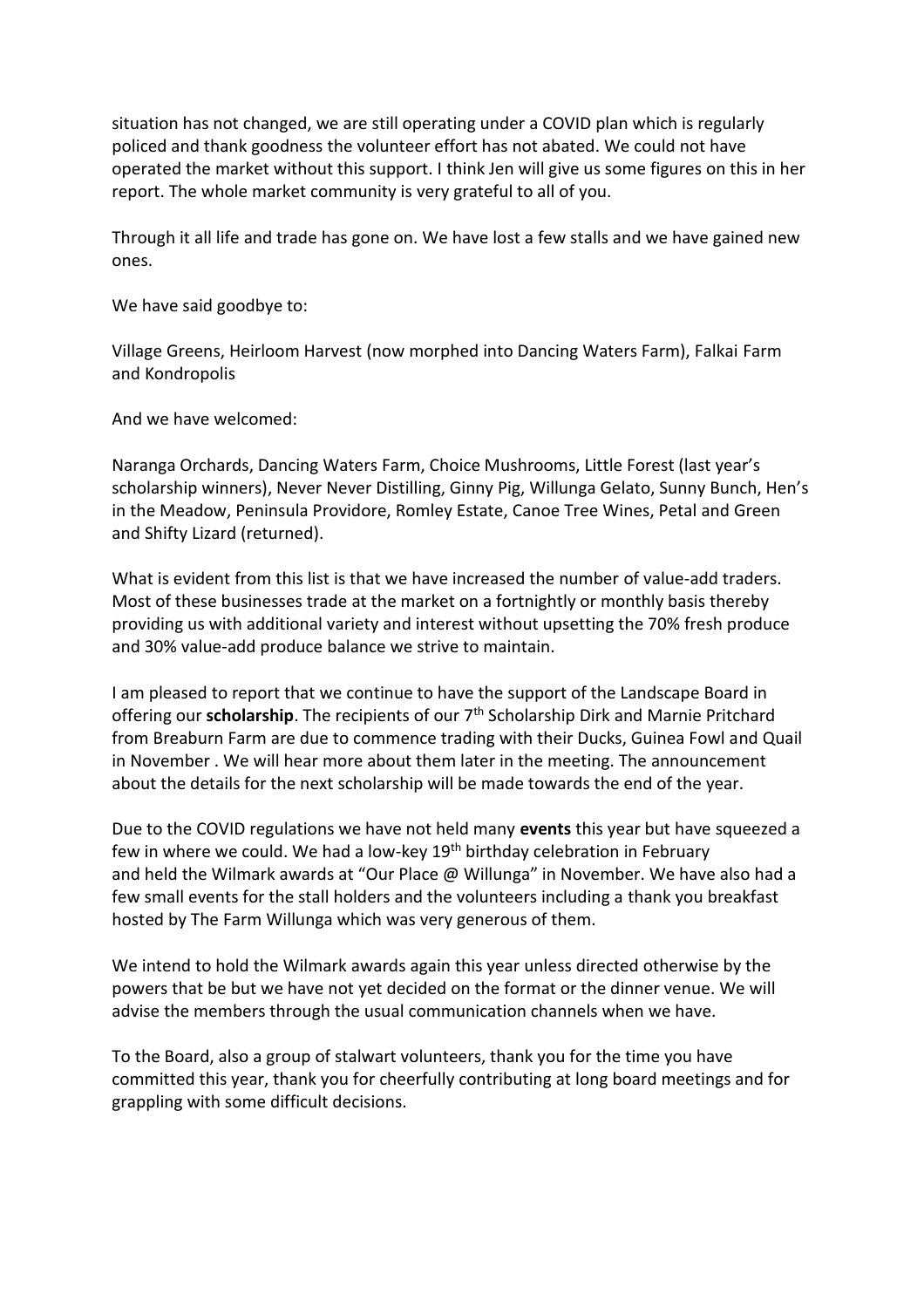## THE MARKET SITE

Finally I want to provide some information regarding the challenges and decisions about the siting of the market over the past year.

At the commencement of the pandemic in early 2020 we made the decision to operate the market over two sites, The Town Square and Rec Park.

With a couple of exceptions we operated in that fashion until late July this year. Due to activities at Rec Park we were required to move the market on a few occasions. We are very grateful to Rec Park for accommodating us during the pandemic but as time has gone on and Rec Park have been able to reintroduce their sporting activities and the Quarry and Greenlight Markets have been able to resume trade we have we been required to regularly change our location on the site and as a consequence our layout. On one occasion we were not able to trade on the site at all hence our temporary move to the Willunga High School site for two weeks in May. Due to the following challenges we had at the Rec Park site the Board made a decision at its June meeting that in the interest of stability, sustainability and staff sanity we needed to find a way to operate from one site.

The challenges of operating over the two sites were:

- Continual change due to the Rec Park needs for the site and the low priority of the needs of the Willunga Farmers Market. Our efforts to negotiate a more permanent stable arrangement on that site did not meet with approval.
- The traffic hazard created by the road between the two sites we witnessed many near accidents between cars and pedestrians over the period
- The cost of leasing the two sites
- Wear and tear on the staff and volunteers managing double the market area
- Staff time consumed by the demands of the continually changing site instead of working on other aspects of the market's operations e.g. auditing of farms and production areas, attraction of new traders, maintenance of stall holder and customer relations , communications and marketing etc etc.

The Board decided that its preference was to return to the Town Square site if possible. It was agreed and we would run a trial for the month of August as it is a quiet month from both a stall and a shopper perspective so a good opportunity to see if we could meet the COVID plan requirements at the one site.

As we know there was then an outbreak of COVID on the eastern seaboard and as a result a heightened nervousness on the part of the SA transition committee. That, together with feedback from stall holders and shoppers about their anxiety regarding a return to the small Town Square site which they felt would not allow for the desirable level of distancing between stalls and shoppers, prompted the board to again review the best location to site the market to allow it to operate in a sustainable way and afford confidence to both the stall holders and the shoppers.